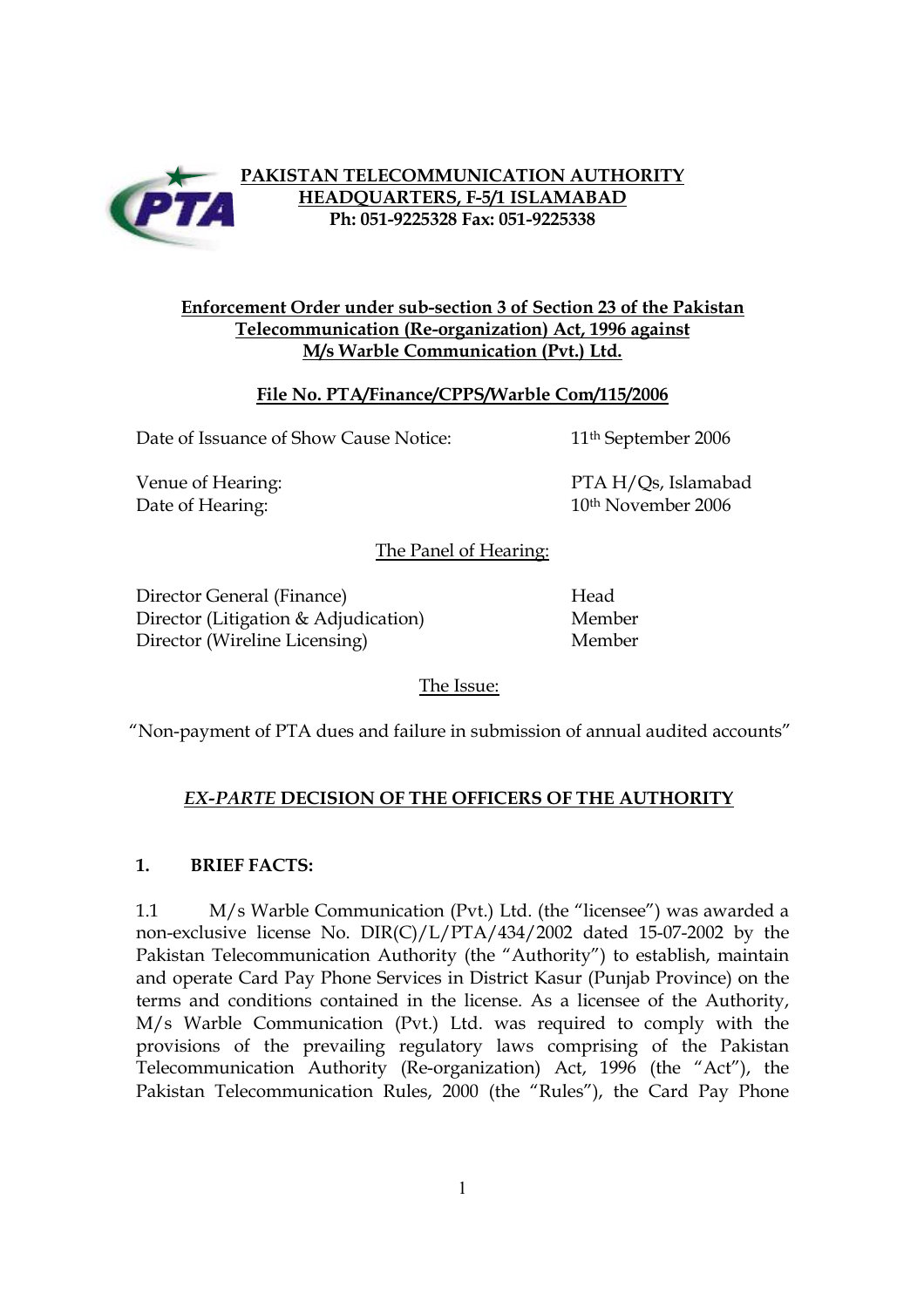Service Regulations, 2004 (the "Regulations") and the terms and conditions of the license.

1.2 Provisions of clause 8.1 of Appendix B of the Rules, regulation 7 of the Regulations and clause 3.1 and 3.2 of the conditions of the license make it obligatory on the licensee to deposit annual license fee in the first quarter of every financial year and also to submit audited financial statements and summary of the accounts to the Authority within three months of the closing date of each financial year.

1.3 The licensee i.e. M/s Warble Communication (Pvt.) ltd. has a total outstanding balance of Rs. 88,000/against annual license fee for the year ended June 30, 2004 & 2005, being calculated on the basis of annual audited accounts for the year 2003-2004 and 2004-2005 provided by the licensee. The licensee failed to deposit the said outstanding amount despite various correspondence issued by the Authority. Hence, a Show Cause Notice under section 23 of the Act was issued to the licensee on 11th September 2006 at all available addresses, which was neither responded by the licensee within the prescribed period of thirty days nor returned undelivered. The addresses were also telephonically confirmed by the Licensing Department as well.

1.4 In order to proceed further in the matter, the licensee was required to appear before the hearing panel (for personal hearing) through Hearing Notice dated 2<sup>nd</sup> November 2006 for hearing on 10<sup>th</sup> November 2006 but the hearing notices were returned undelivered and no one on behalf of the licensee appeared before the hearing panel.

# **2. ORDER**

2.1 Since the licensee failed to appear before the hearing panel for personal hearing and presenting its stance, the hearing panel is left with no other option but to decide the matter *ex-parte* on the basis of available record. The hearing panel has also noted with great concern the licensee's attitude towards today's hearing and its previous track record.

2.2 Today's hearing was convened not to necessarily impose any penalty on the licensee but to listen to the licensee's reasons, if any, for commission of the aforementioned violation and to pass an appropriate order in the matter. However, to reiterate, since the licensee has failed to appear and has kept us deprived of its point of view, hence, this situation has constrained us to follow the record available before us and to decide the issue in its absence.